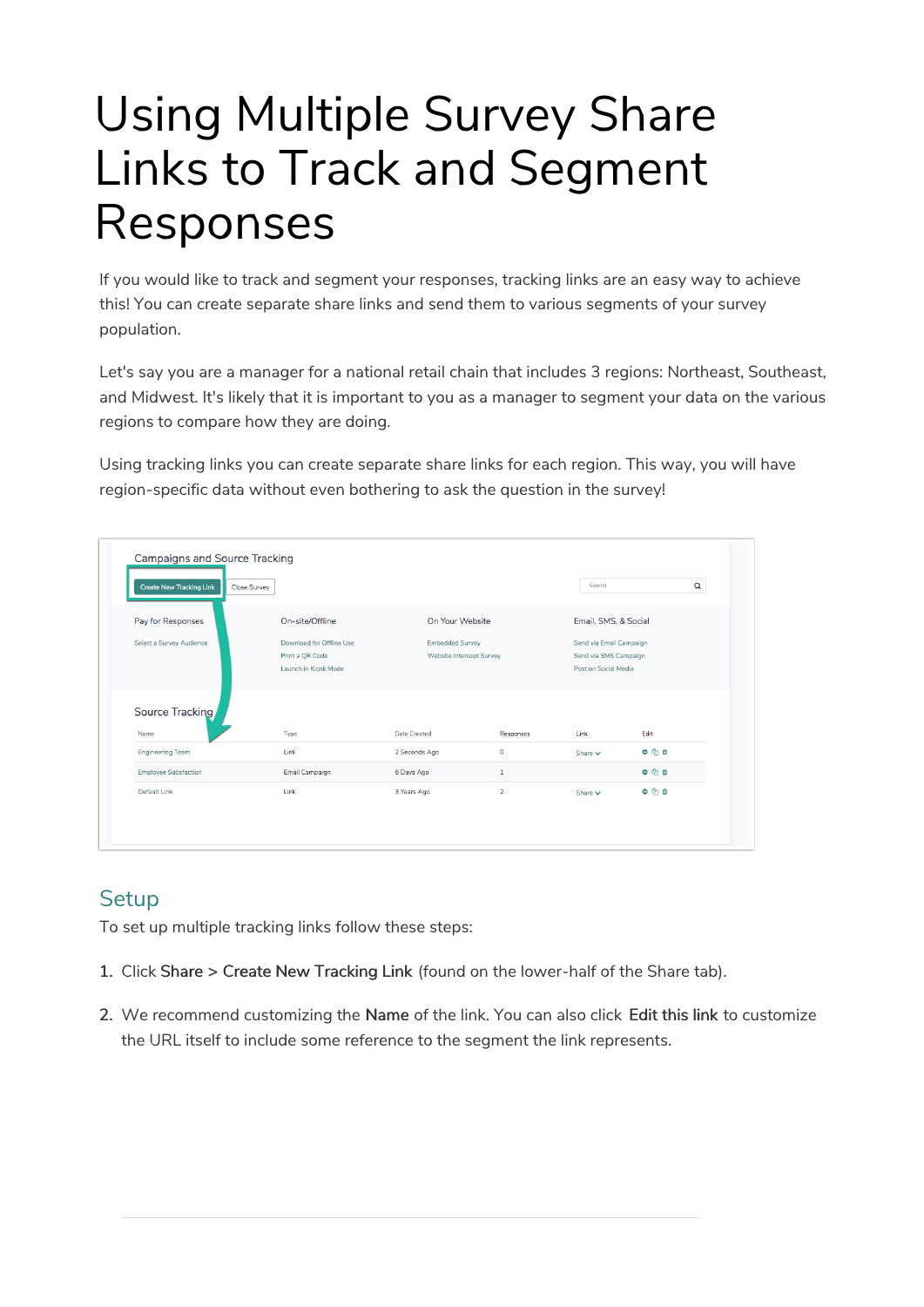| Link Status                                                     |  |  |
|-----------------------------------------------------------------|--|--|
| Open O Closed<br>$\bullet$                                      |  |  |
| URL                                                             |  |  |
| https://survey.alchemer.com/s3/5941987/9a0877c89878-Engineering |  |  |
| $E$ Edit this link                                              |  |  |

- 3. (Optional) Finally, if you are planning on using the Segmentation Report you'll need to set up a URL variable on each link as well. If you're not familiar with URL Variables check out our URL Variable Tutorial to get familiar with how they work before specifying them in your links.
- 4. To add a URL variable to each link, go to the Advanced tab of the link editor. In the URL Variables field, you will enter a variable and value pair like so: variable=value.

Since this tutorial's example is about creating links for each region we will specify a variable called region then add an equal sign  $( = )$  and the name of the region this link represents. Then, we'll repeat these steps for each tracking link we create.

| Quota                                          | 0/0               |
|------------------------------------------------|-------------------|
| □ Duplicate Cookie Protection                  |                   |
| Link Open Date                                 | Link Close Date   |
| YYYY-MM-DD HH:MM:                              | YYYY-MM-DD HH:MM: |
| Format: YYYY-MM-DD HH:MM:SS (24-hour time) EST |                   |
| <b>URL</b> Variables                           |                   |
| Team=FrontEnd                                  |                   |
|                                                |                   |

### Best Practice Tip

When constructing URL Variables to use in surveys, we recommend using all lowercase letters for the variable name. This will give you the most reliable results for using URL Variables within surveys, as well as passing, them out of surveys using actions like the Webhook and URL Redirect.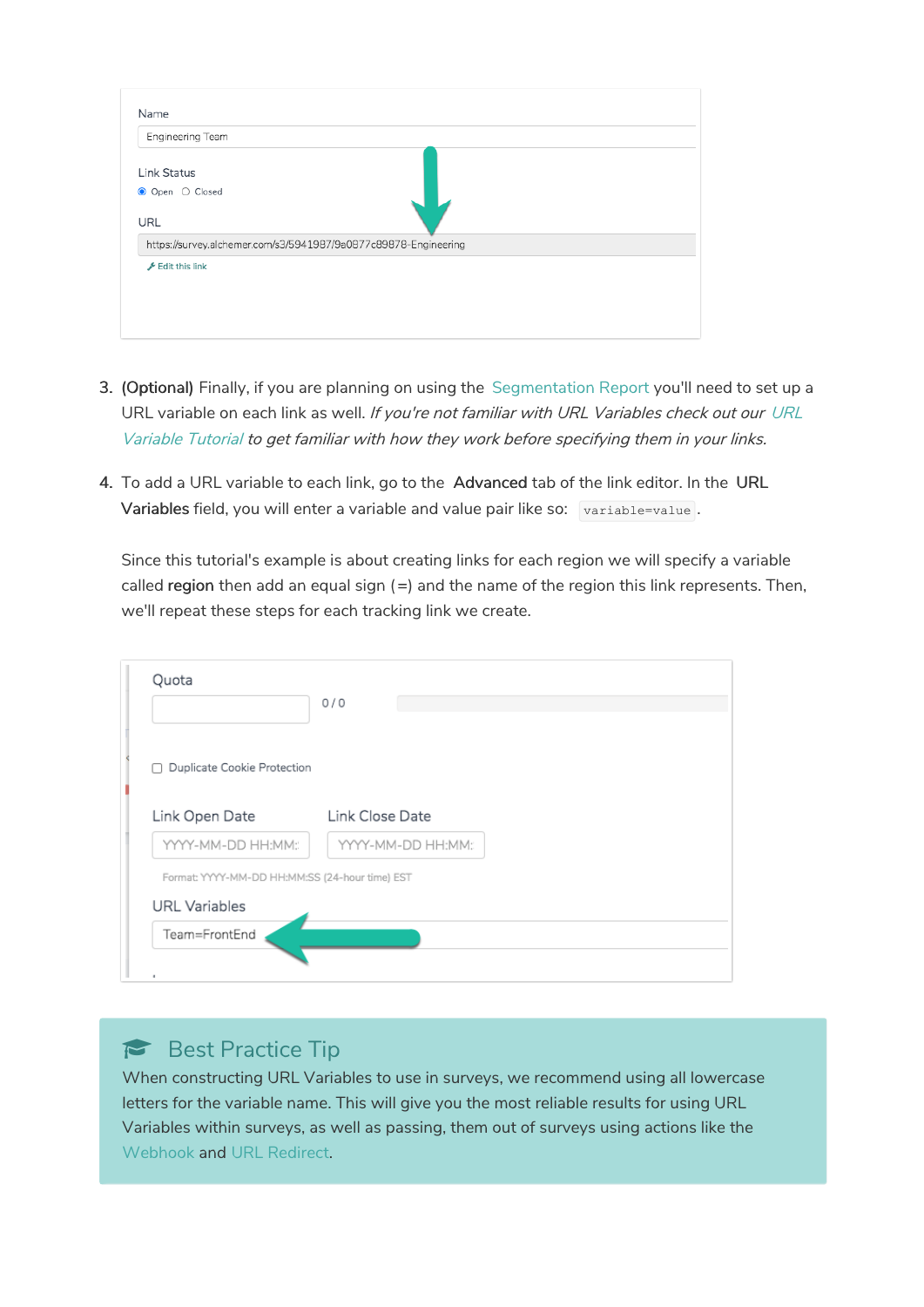# Use Tracking Links in Reporting and Exporting

There are a number of different ways that you can include tracking links in your reporting. You can filter summary reports based on the campaign (aka link), you can include the link name in an export of your raw data and you can set up segments to compare the data.

### Create Segments Based on Links

If you used links to segment important characteristics in your data, like demographics or firmographics, you can create segments based on these links so you can compare data across these important groups.

Let's say that you created a link for each region of the store that you manage. As a result, the data is already nicely grouped by region so you can leverage these links to compare the data.

- 1. Start by creating or editing a Standard Report.
- 2. On the report's left panel, locate Compare Segments and click Add Segment. Visit the Segmentation documentation to learn about this feature in detail.
- 3. Click the By Survey Link option and select the links that you want to include in your segments.

| Show and hide certain responses based on<br>criteria that you select.                                                                                     | <b>Store NPS</b>                                                                                                         |
|-----------------------------------------------------------------------------------------------------------------------------------------------------------|--------------------------------------------------------------------------------------------------------------------------|
| Add Filter -<br><b>Compare Segments</b><br>$\widehat{\phantom{a}}$                                                                                        | <b>Response Counts</b><br><b>Completion Rate:</b><br>100%<br>Complete                                                    |
| Compare results between two or more groups of<br>responses<br>Respondent Used one of the Following<br>Links<br><b>2</b> Northeast<br>Southeast<br>Midwest | 1. How likely are you to recommend our stores to friends and family<br>shopping experience?<br>33.3<br><b>NPS Score:</b> |
| Default Link<br>Never Mind<br>Save<br>Collapse Sidebar<br>$\overline{\phantom{a}}$                                                                        | Promoters<br>Passives<br>Detractors                                                                                      |

4. Save your segments.

The resulting report will allow you to compare the responses to all questions based on what link was used to collect the response.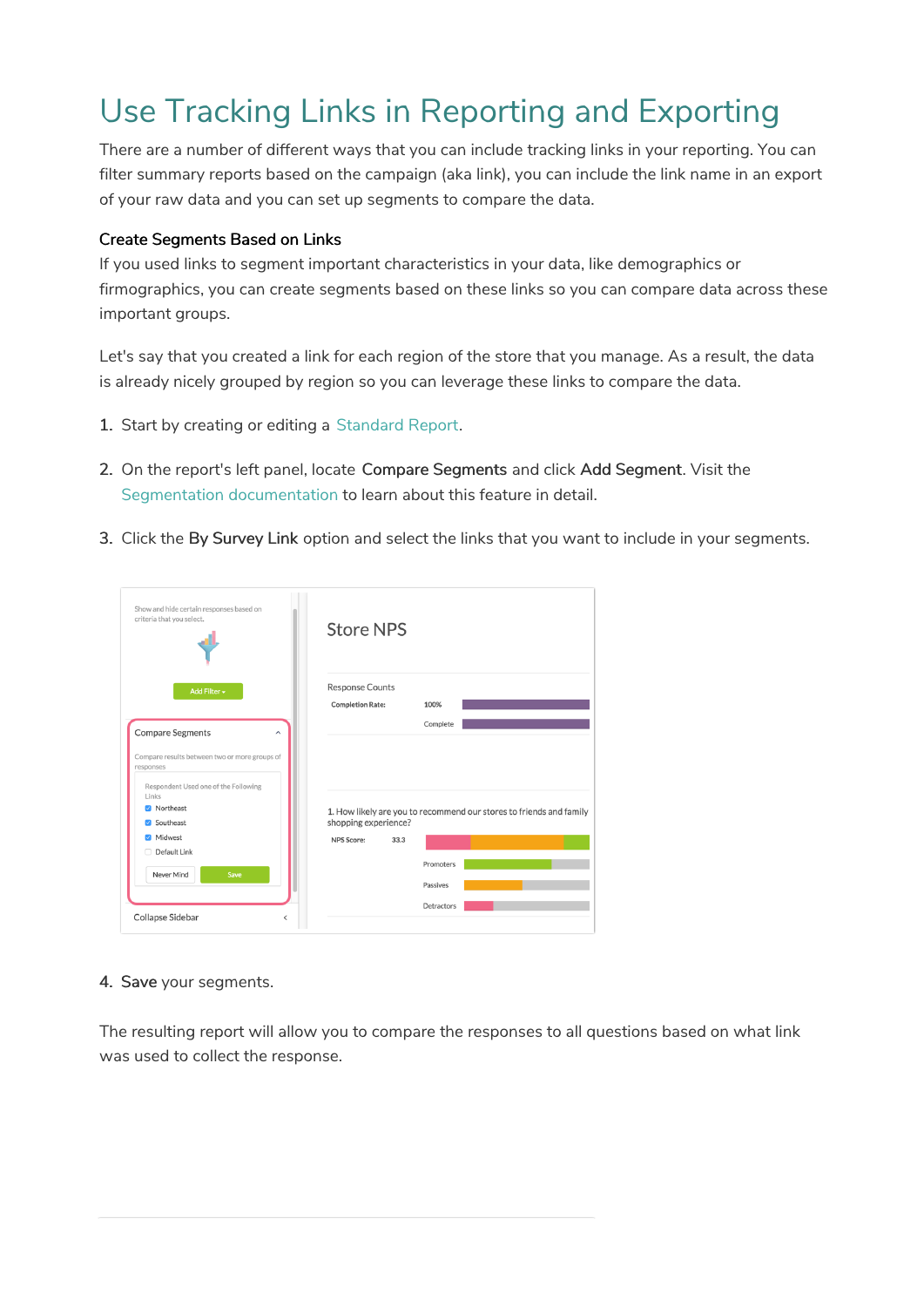

### Filtering Legacy Summary Reports By Campaign (aka Link)

On the Filter tab of both reports and exports, you can filter By Campaign. In our example, we can create a separate summary report for each plan level and compare the results.

| General                | Options                                                                        | Filter | Style    | Share |  |
|------------------------|--------------------------------------------------------------------------------|--------|----------|-------|--|
|                        | Only show responses collected between                                          |        |          |       |  |
| <b>Start Date</b>      |                                                                                | and    | End Date |       |  |
|                        | Example: 03/22/2019 9:06 am or -10 days (relative to today)                    |        |          |       |  |
|                        | <b>Filter Quarantined Responses</b><br>Remove Responses Flagged as Quarantined |        |          |       |  |
|                        | Filter By Response IDs Exclude Response IDs                                    |        |          |       |  |
| Ex: 1,3-5,7            |                                                                                |        |          |       |  |
|                        |                                                                                |        |          |       |  |
| <b>By IP Address</b>   | Remove duplicate responses by IP Address                                       |        |          |       |  |
| By Campaign            |                                                                                |        |          |       |  |
| Northeast<br>Southeast |                                                                                |        |          |       |  |
| Midwest                |                                                                                |        |          |       |  |